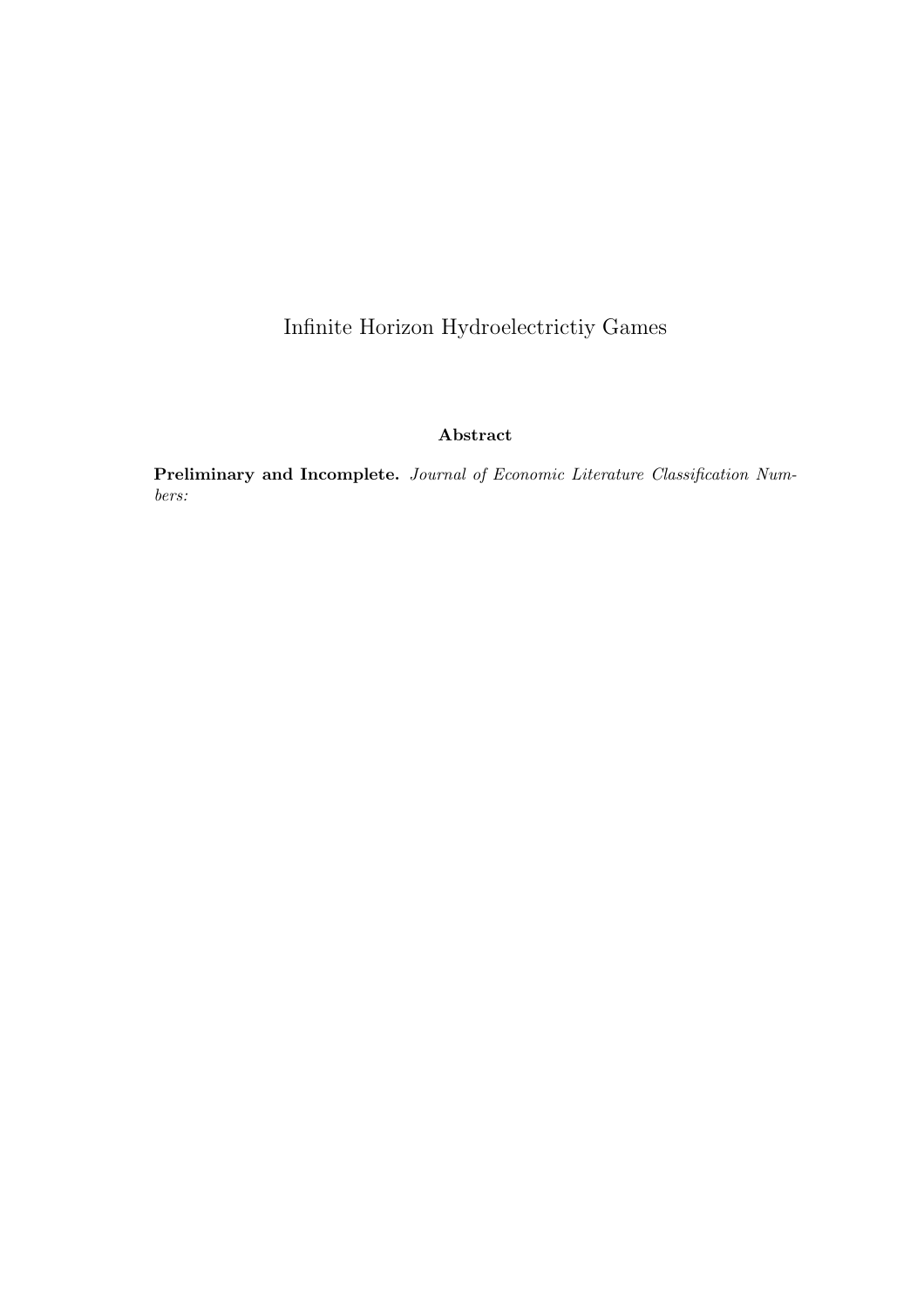# Infinite Horizon Hydroelectrictiy Games

Jack Robles

School of Economics and Finance Victoria University of Wellington P.O. Box 600 Wellington New Zealand phone: 64-4-463-7492 email: jack.robles@vuw.ac.nz

First Draft December 1, 2006 Revised June 26, 2008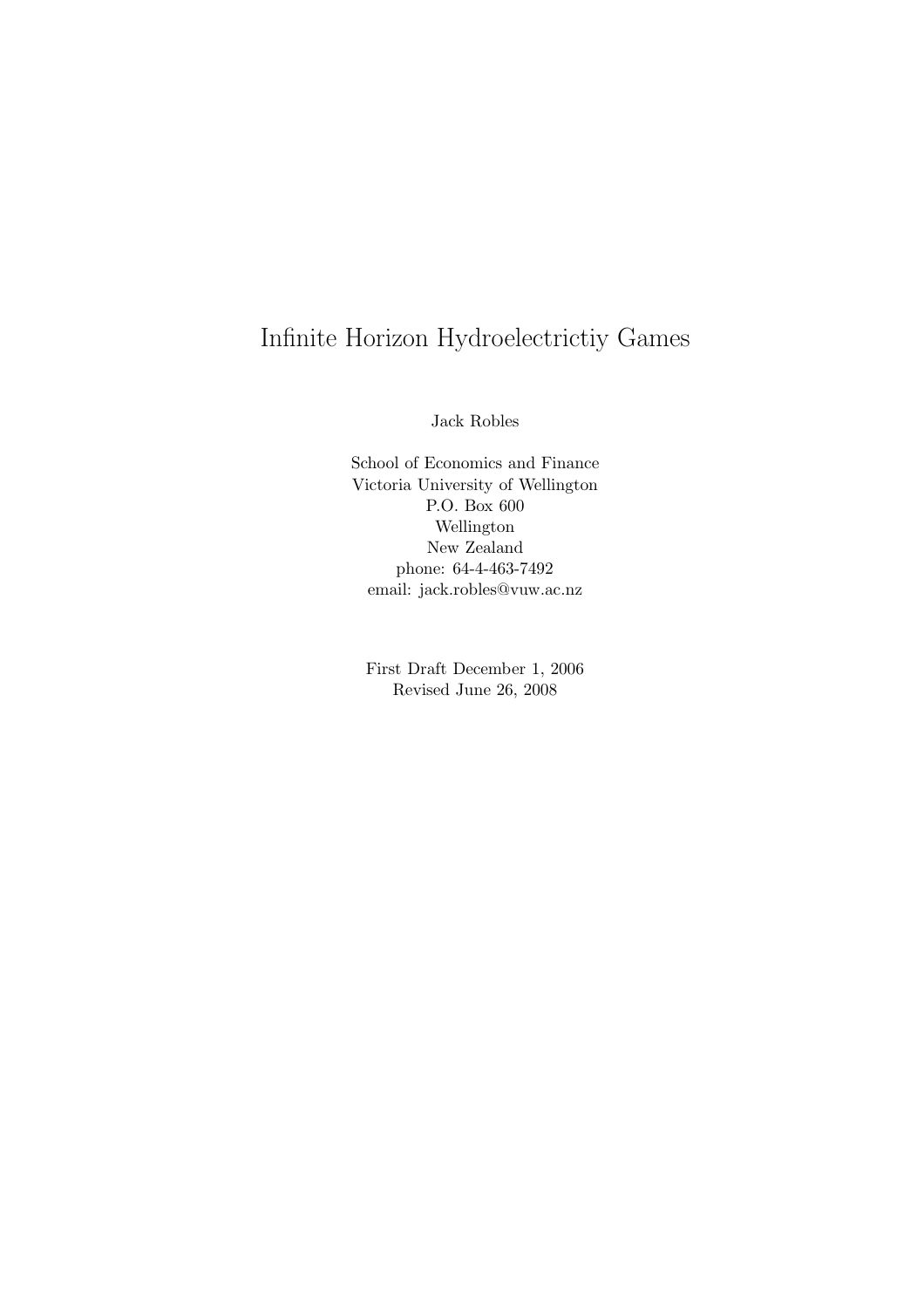## 1 Introduction

My aim in this paper is to compare infinite and finite horizon models of the interaction between a hydro power generator and a thermal power generator. I use Crampes and Moreaux (2001) (CM henceforth) as the basis for my comparison.

This paper is preliminary and incomplete. Comments are very welcome. My apologies to all the authors who deserve citation, but as yet have received none.

## 2 Model

I model here a hydro power producing dam in Cournot competition with a thermal producer of electricity. We do not presume any commitment power on the part of the Hydro plant, and ask if the dynamic nature of his problem, as compared to the static nature of Thermal plant, is going to result in an endogenous commitment power. For our analysis to have relevance to the problems of power generation, we need to take account of the fact that power demand fluctuates through time. It varies on a monthly basis in response to heating and cooling needs. It also fluctuates through the day in response to, for example, sleep patterns. We do presume that one year is identical to the next. However, within each year, we allow  $T \geq 1$  heterogeneous periods. Hence, in our analysis period t has the same exogenous details as period  $t + T$ . Let  $n(t)$  denote the remainder of  $t/T$ . That is, if there is some integer x such that  $t = xT + j$ , then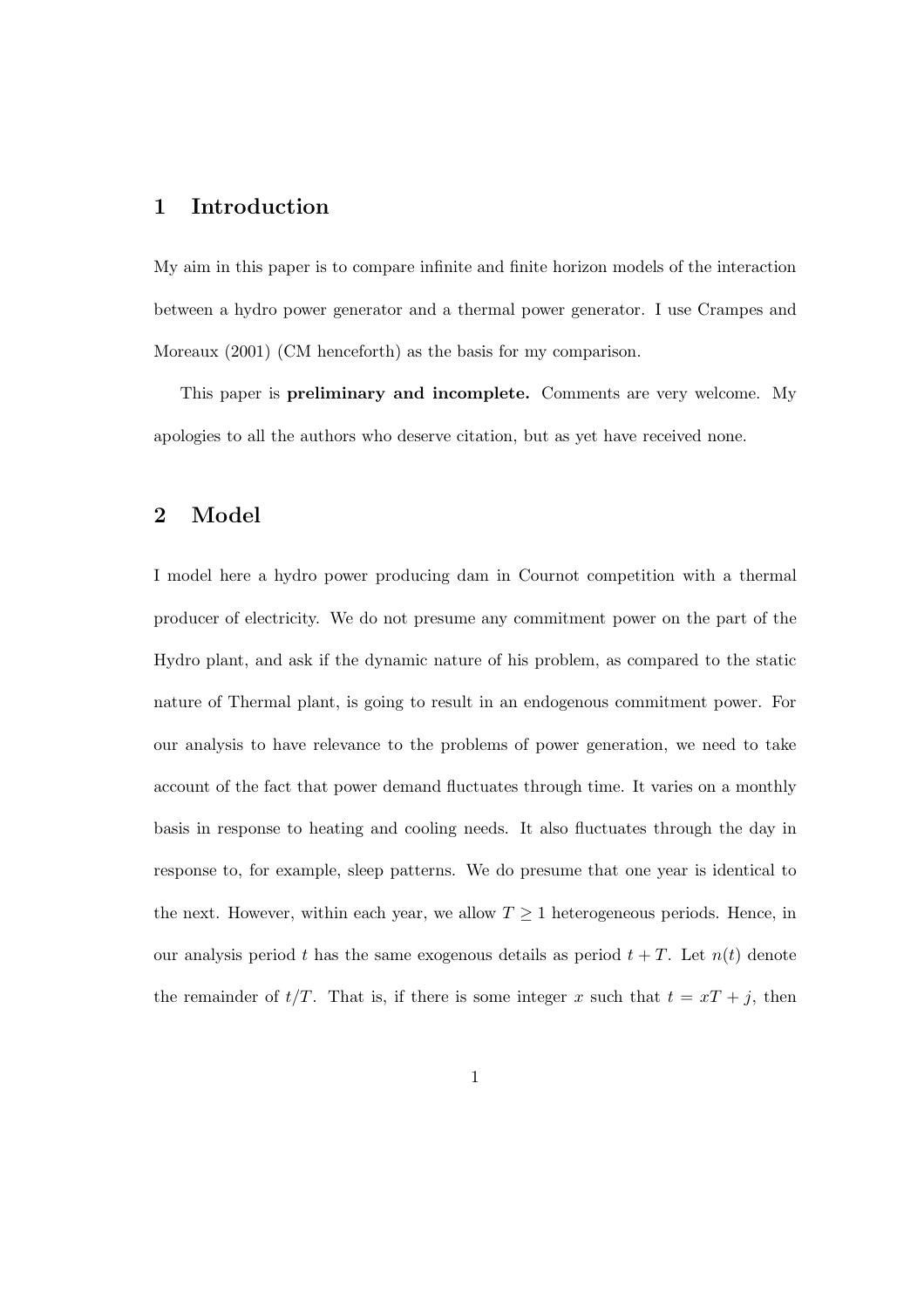$n(t)=j.$  (As written, we have  $n(t)\in\{0,...,T-1\}.$ 

In period t, Thermal generates  $q_t$  units of electricity, and Hydro generates  $h_t$  units of electricity. In period t, the inverse demand for electricity is  $P_t = a_t - b_t(q_t + h_t)$ . Given our assumption of a yearly cycle,  $a_t = a_{n(t)}$  and  $b_t = b_{n(t)}$ . Thermal has marginal costs of  $mc = c + z \cdot q_t$ . Let  $\psi_t$  and  $U_t$  denote Thermal's instantaneous profits and value function for time  $t$ . Let  $r$  denote the discount rate. Thermal's objective is

$$
\max_{q_t} \psi_t(h_t, q_t) + r U_{t+1}(R_{t+1})
$$
\n(1)

We place no non-negativity constraint on Thermal. This would probably not be worth noting, except that we do place one on Hydro. However, the dynamic nature of Hydro's problem means that interesting effects can arise from his non-negativity constraint. However, nothing out of the ordinary would arise from including a non-negativity constraint for Thermal. Because Thermal has no control of the state variable, his incentives are captured with the first order condition in  $q_t$ ;

$$
\frac{\partial \psi_t}{\partial q_t} = 0 \tag{2}
$$

Since  $\psi_t$  is not a function of  $R_t$ , Thermal's decisions are static in nature. In fact, the only sense in which the choice of  $q_t$  is dynamic is that the first order condition depends upon  $h_t$  which is chosen dynamically. Let  $Q_t(R_t,h_t)$  denote the dependence of Thermal's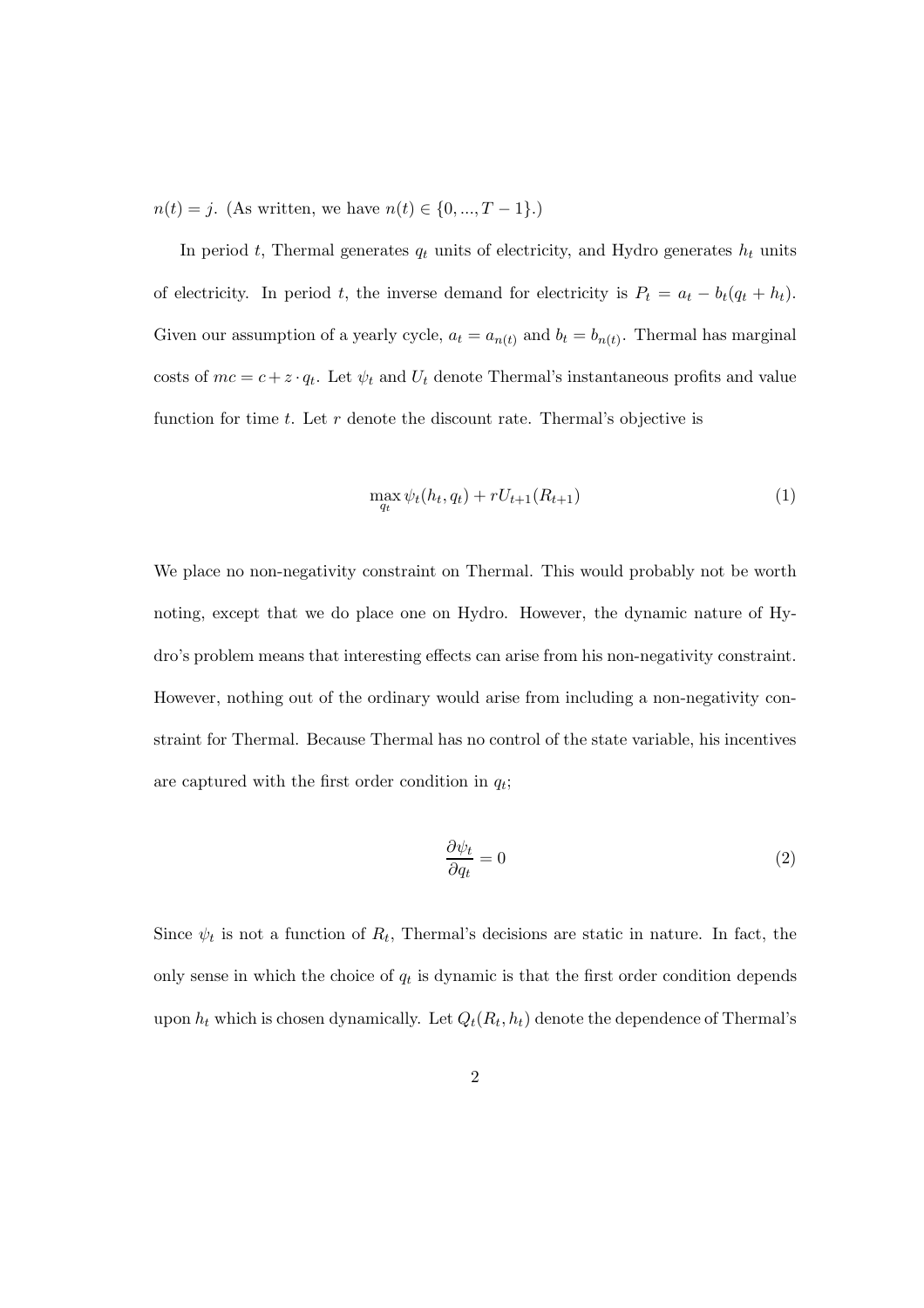choice as a function of the state and Hydro's output. From the arguments just made, it follows that  $\frac{\partial Q_t}{\partial R_t} = 0$ .

Hydro is assumed to have no marginal costs, but to face a resource constraint on water. In particular, Hydro's reserve of water evolves according to  $R_{t+1} = R_t + w_t - h_t$ , where  $w_t$  is the inflow of water. The yearly cycle requires that  $w_t = w_{n(t)}$ . In period t, Hydro faces three constraints. The current capacity constraint requires that he not use more water than currently available, so he must leave  $R_{t+1} \geq 0$  (multiplier  $\lambda_t$ .) Let  $\bar{R}$  denote the maximum capacity of Hydro's reservoir. The *overflow constraint* requires that Hydro not allow his reservoir to overflow, which requires that  $R_{t+1} \leq R$  (multiplier  $\theta_t$ .) We assume throughout that  $w_t < \bar{R}$ . Hence, the overflow constraint cannot bind if we enter the current period with no water. Finally, Hydro can't produce negative energy,  $h_t \geq 0$  (multiplier  $\delta$ .)

Let  $\pi_t$  and  $V_t$  denote Hydro's instantaneous profits and value function for time t. Hydro's objective is

$$
\max_{h_t} \pi_t(h_t, q_t) + rV_{t+1}(R_{t+1})
$$
\n(3)

subject to  $R_{t+1} = R_t + w_t - h_t$  (4)

$$
R_{t+1} \geq 0 \text{ with multiplier } \lambda_t \tag{5}
$$

$$
R_{t+1} \leq \bar{R} \text{ with multiplier } \theta_t \tag{6}
$$

$$
h_t \geq 0 \text{ with multiplier } \delta_t \tag{7}
$$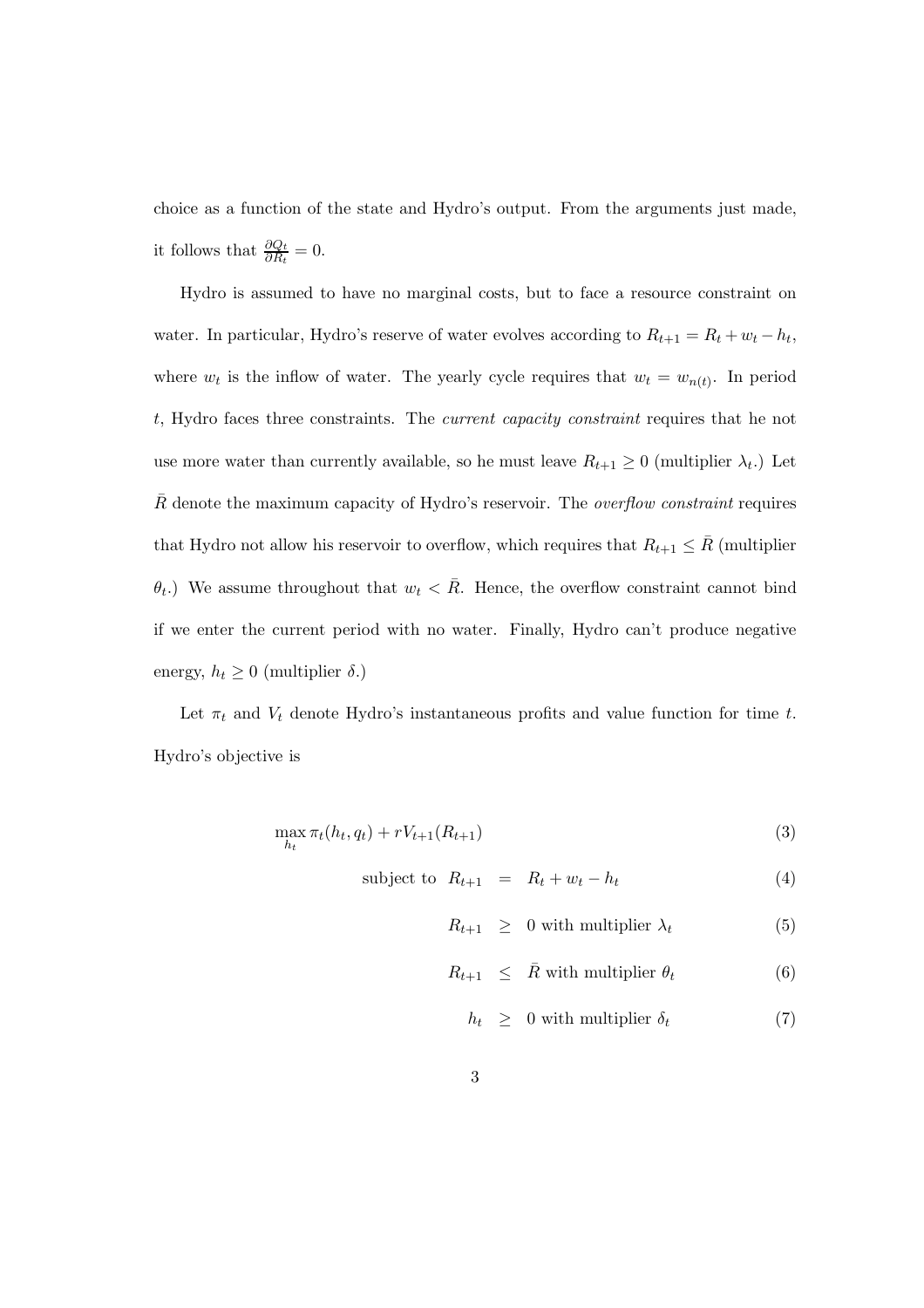Note that we need the t subscript on  $\pi_t$  and  $V_t$  because different periods have different values for  $a_t$  (demand parameter) and  $w_t$  (water inflows.) Hydro has a first order condition in  $h_t$  of

$$
r\frac{dV_{t+1}}{dR_{t+1}} = \frac{\partial \pi_t}{\partial h_t} - \lambda_t + \theta_t + \delta_t
$$
\n<sup>(8)</sup>

let  $H_t(R_t, q_t)$  denote the dependence of Hydro's choice on the state and Thermal's output. Because  $H_t$  and  $Q_t$  solve the maximization problems,

$$
V_t(R_t) = \pi_t(H_t, Q_t) + \lambda_t(R_t + w_t - H_t) + \theta_t(\bar{R} - R_t - w_t + H_t) + \delta_t h_t + rV_{t+1}(R_t + w_t - H_t)
$$

This equation has an envelope condition in  $R_t$  of

$$
\frac{dV_t}{dR_t} = \frac{\partial \pi_t}{\partial h_t} \cdot \frac{dH_t}{dR_t} + \frac{\partial \pi_t}{\partial q_t} \cdot \frac{dQ_t}{dR_t} + \left(\lambda_t - \theta_t + r \frac{dV_{t+1}}{dR_{t+1}}\right) \left(1 - \frac{dH_t}{dR_t}\right) + \delta_t \cdot \frac{dH_t}{dR_t} \tag{9}
$$

Hydro's Euler equation arises from combining Equations 8 and 9. Before writing out the Euler equation, we make it more precise with the following observation. Because  $\partial Q_t$  $\frac{\partial Q_t}{\partial R_t} = 0$ , it follows that  $\frac{dQ_t}{dR_t} = \frac{\partial Q_t}{\partial h_t}$  $\frac{\partial Q_t}{\partial h_t} \cdot \frac{\partial h_t}{\partial R_t}$  $\frac{\partial h_t}{\partial R_t}$ . It now follows that Hydro's Euler equation is

$$
\frac{\partial \pi_t}{\partial h_t} - \lambda_t + \theta_t + \delta_t = r \left( \frac{\partial \pi_{t+1}}{\partial h_{t+1}} + \frac{\partial \pi_{t+1}}{\partial q_{t+1}} \cdot \frac{\partial Q_{t+1}}{\partial h_{t+1}} \cdot \frac{\partial H_{t+1}}{\partial R_{t+1}} + \delta_{t+1} \right)
$$
(10)

Because we assume zero variable costs of energy production for the Hydro Plant, the derivative on the Left Hand Side of Equation 10 is marginal revenue in period t. The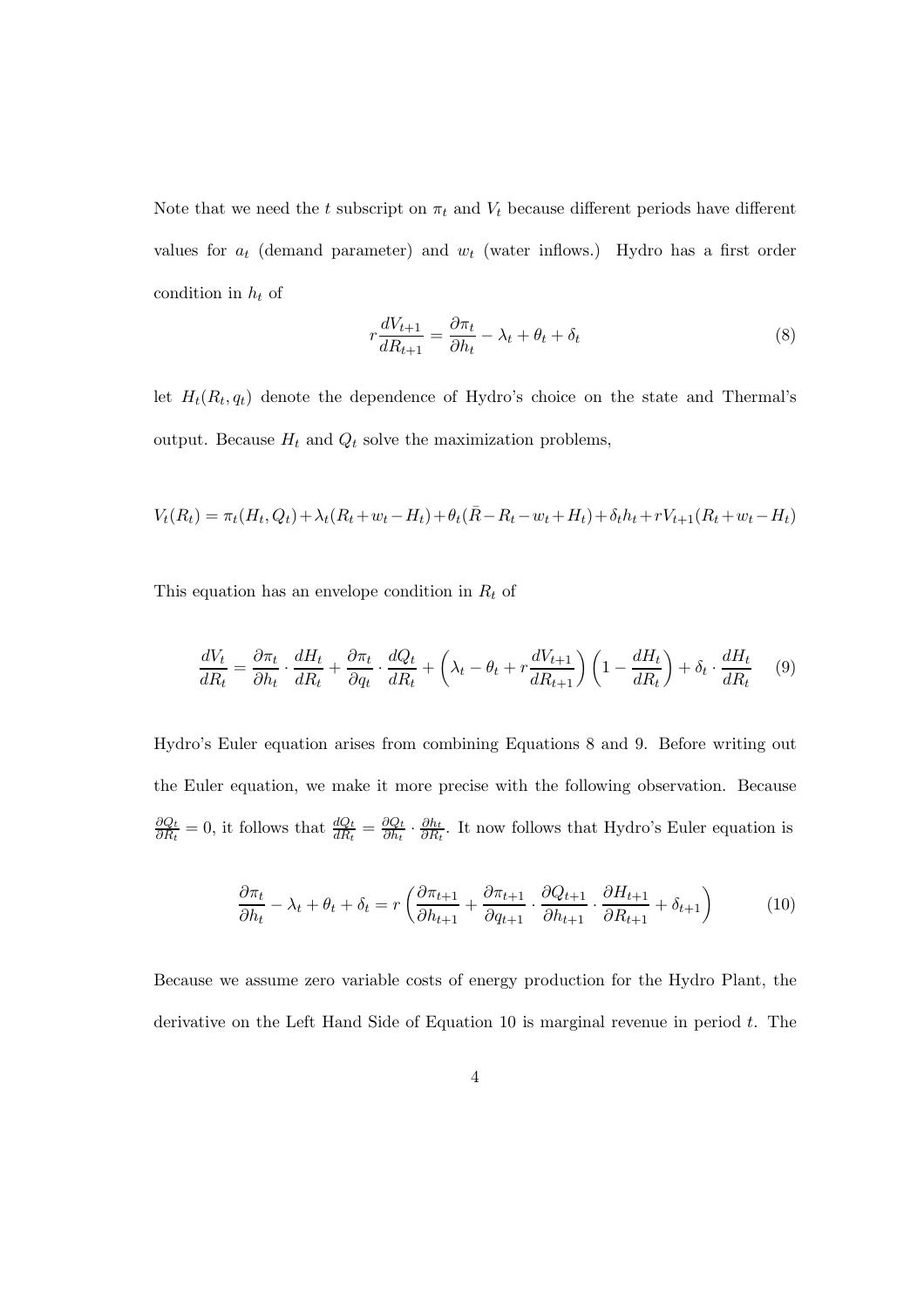Right Hand Side of Equation 10 is the shadow price of water in period  $t$ .

Rather than work with our specific functional form, we attempt a characterization which requires only that  $\frac{\partial Q_{t+1}}{\partial h_{t+1}} > 0$ . We break the analysis of Equation 10 into a number of different circumstance. Before doing so, we consider the relationship between the three constraints. The overflow constraint and the non-negativity constraint both place lower bounds on production, while the current capacity constraint places an upper bound. If the current capacity constraint binds, then the other two constraints do not. The relationship between the overflow constraint and the non-negativity constraint is more complicated. If  $R_t + w_t - \bar{R} > 0$ , then the non-negativity constraint is non-binding. If  $R_t + w_t - \bar{R} < 0$ , then the overflow constraint is non-binding. In both these cases, the unmentioned constraint may or may not bind. However, if  $R_t + w_t - \overline{R} = 0$ , then it is possible for both constraints to bind simultaneously. In fact, if one of the constraints binds, then the other must bind at least weakly. Furthermore, in this case it is possible that both constraints bind strictly. We can see that Euler equation 10 depends only upon the sum  $\theta_t + \delta_t$ . Nonetheless, we will see that it matters which constraint binds.

#### 2.1 A period  $t$  constraint binds

If one of the period  $t$  constraints binds, then behavior in period  $t$  is nailed down exactly by the need to satisfy that constraint. If the current capacity constraint binds, then all available water is used and  $h_t = R_t + w_t$ . In this case,  $\frac{\partial \pi_t}{\partial h_t}$  is greater than the shadow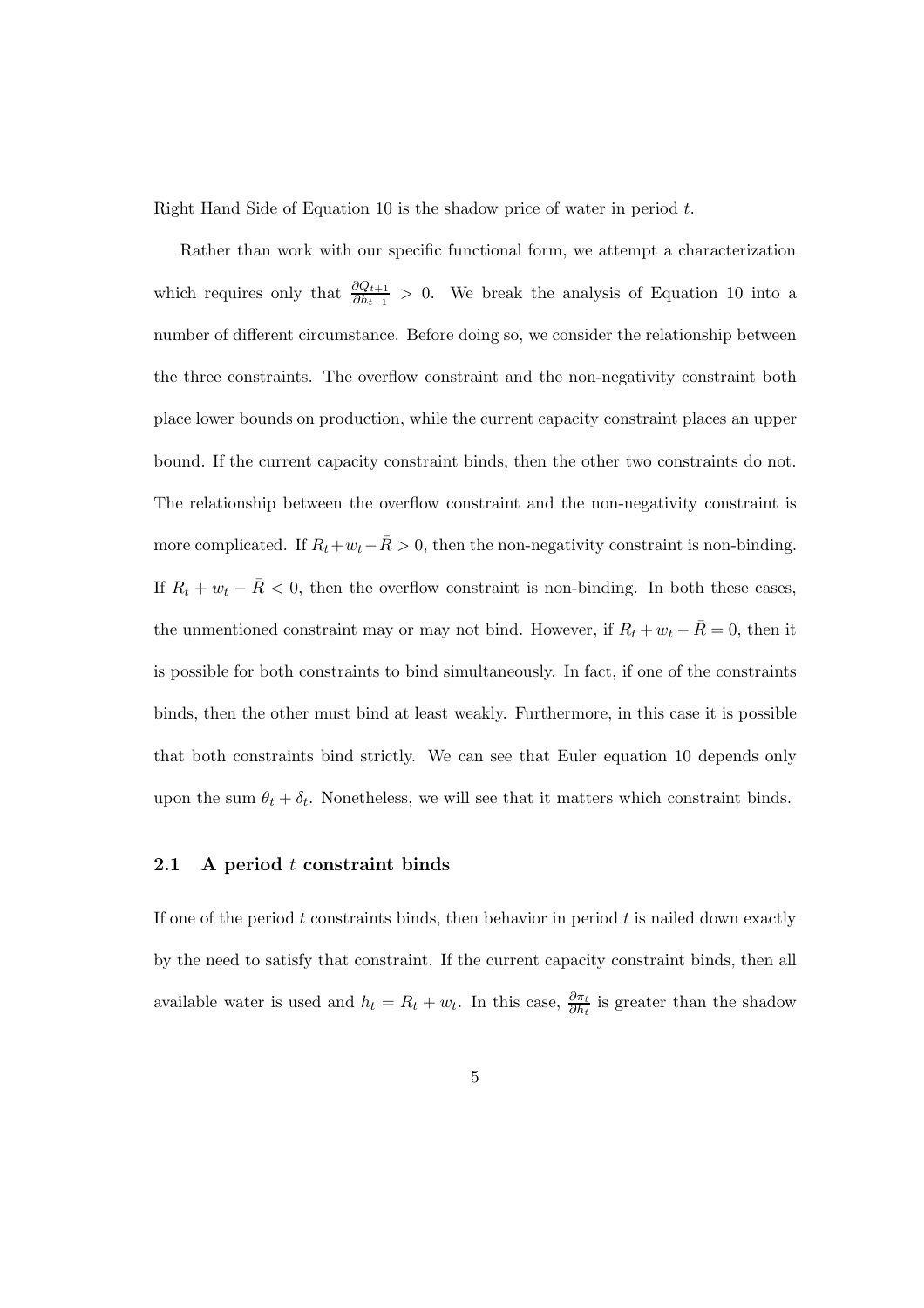price, and  $\lambda_t > 0$  measures this disparity.

If the overflow constraint binds, then just sufficient water to avoid an overflow is used and  $h_t = R_t + w_t - \overline{R}$ . If the non-negativity constraint is the only constraint that binds, then  $h_t = 0$ . In either case,  $\frac{\partial \pi_t}{\partial h_t}$  is less than the shadow price, and  $\theta_t + \delta_t > 0$ measures the disparity.

Since the Hydro Plant has no choice about satisfying the constraints, the above conclusions hold no matter what else is going on. Hence, in all that follows, as we analyze other situations we are implicitly assuming that no period  $t$  constraint binds.

#### 2.2 The period  $t + 1$  non-negativity constraint binds

We consider first the case in which the non-negativity constraint binds in period  $t + 1$ . It is possible that the overflow constraint binds as well, but we know that the current capacity constraint does not bind. Hence, we might have the following as our period  $t$ and period  $t + 1$  Euler equations

$$
\frac{\partial \pi_t}{\partial h_t} = r \left( \frac{\partial \pi_{t+1}}{\partial h_{t+1}} + \frac{\partial \pi_{t+1}}{\partial q_{t+1}} \cdot \frac{\partial Q_{t+1}}{\partial h_{t+1}} \cdot \frac{\partial H_{t+1}}{\partial R_{t+1}} + \delta_{t+1} \right)
$$
(11)

$$
\frac{\partial \pi_{t+1}}{\partial h_{t+1}} + \theta_{t+1} + \delta_{t+1} = r \left( \frac{\partial \pi_{t+2}}{\partial h_{t+2}} + \frac{\partial \pi_{t+2}}{\partial q_{t+2}} \cdot \frac{\partial Q_{t+2}}{\partial h_{t+2}} \cdot \frac{\partial H_{t+2}}{\partial R_{t+2}} + \delta_{t+2} \right)
$$
(12)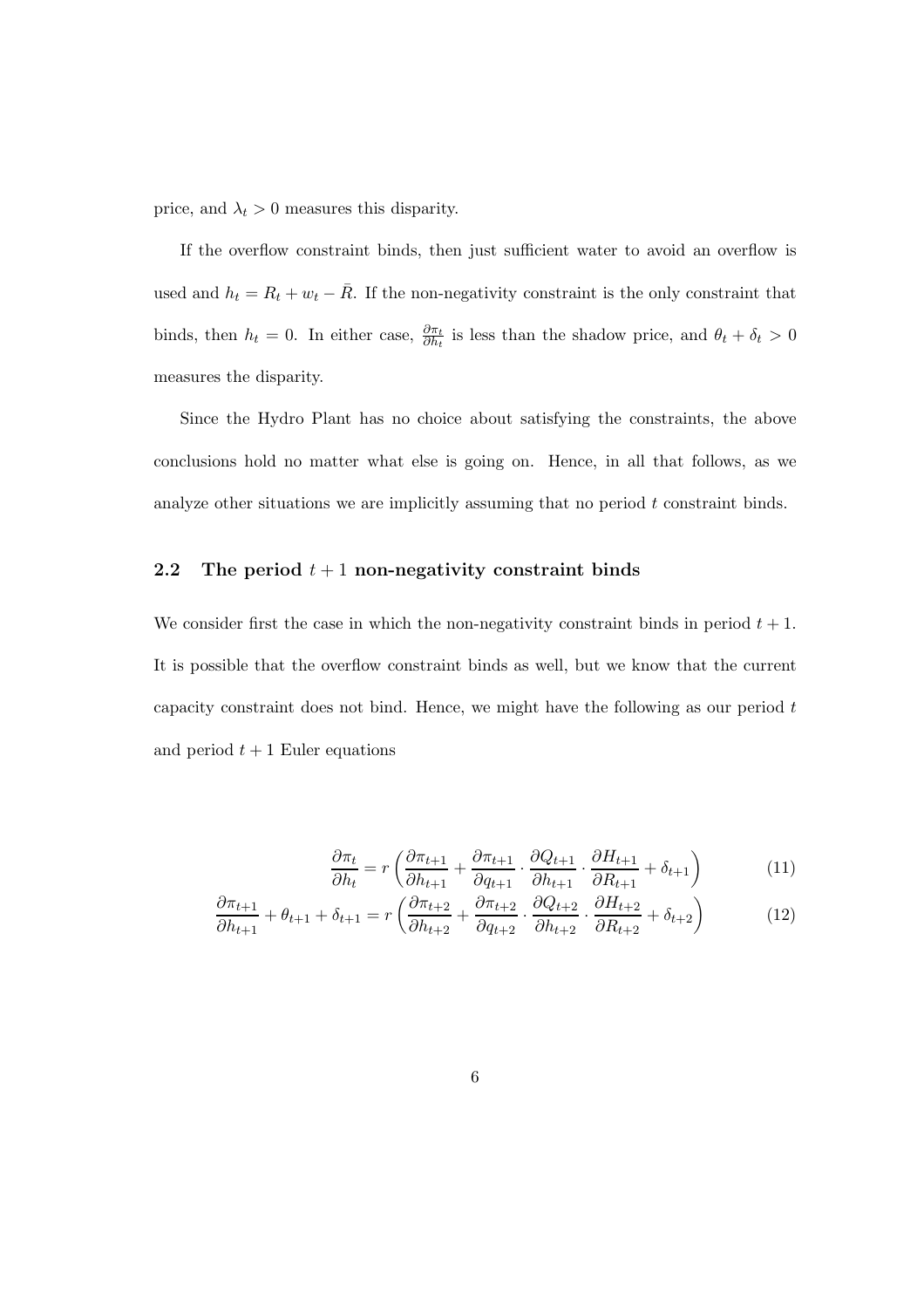We can combine these two equations to arrive at

$$
\frac{\partial \pi_t}{\partial h_t} = r^2 \left( \frac{\partial \pi_{t+2}}{\partial h_{t+2}} + \frac{\partial \pi_{t+2}}{\partial q_{t+2}} \cdot \frac{\partial Q_{t+2}}{\partial h_{t+2}} \cdot \frac{\partial H_{t+2}}{\partial R_{t+2}} + \delta_{t+2} \right) - r \left( \frac{\partial \pi_{t+1}}{\partial q_{t+1}} \cdot \frac{\partial Q_{t+1}}{\partial h_{t+1}} \cdot \frac{\partial H_{t+1}}{\partial R_{t+1}} - \theta_{t+1} \right)
$$
\n(13)

If we ignore the last term in Equation 13, then we would have the Euler equation for a problem in which Hydro was simply not allowed to produce electricity in period  $t + 1$ . Whether or not Hydro is allowed to produce in period  $t + 1$  should make no difference, as he has no desire to do so. Hence, the last term in equation 13 must be zero. That is  $\theta_{t+1} = \frac{\partial \pi_{t+1}}{\partial a_{t+1}}$  $\frac{\partial \pi_{t+1}}{\partial q_{t+1}}\cdot \frac{\partial Q_{t+1}}{\partial h_{t+1}}$  $\frac{\partial Q_{t+1}}{\partial h_{t+1}}\cdot \frac{\partial H_{t+1}}{\partial R_{t+1}}$  $\frac{\partial H_{t+1}}{\partial R_{t+1}}$ . Proceeding in this manner then, we can see that if the first period following period  $t$  in which the non-negativity constraint does not bind is period  $t + k$ , then output in period t is set based upon

$$
\frac{\partial \pi_t}{\partial h_t} = r^k \left( \frac{\partial \pi_{t+k}}{\partial h_{t+k}} + \frac{\partial \pi_{t+k}}{\partial q_{t+k}} \cdot \frac{\partial Q_{t+k}}{\partial h_{t+k}} \cdot \frac{\partial H_{t+k}}{\partial R_{t+k}} \right) \tag{14}
$$

We can see that the value of  $k$  in equation 14 does not make a qualitative difference. Hence, for the sake of exposition, the remainder of our discussion will be for the case in which  $\delta_{t+1} = 0$ .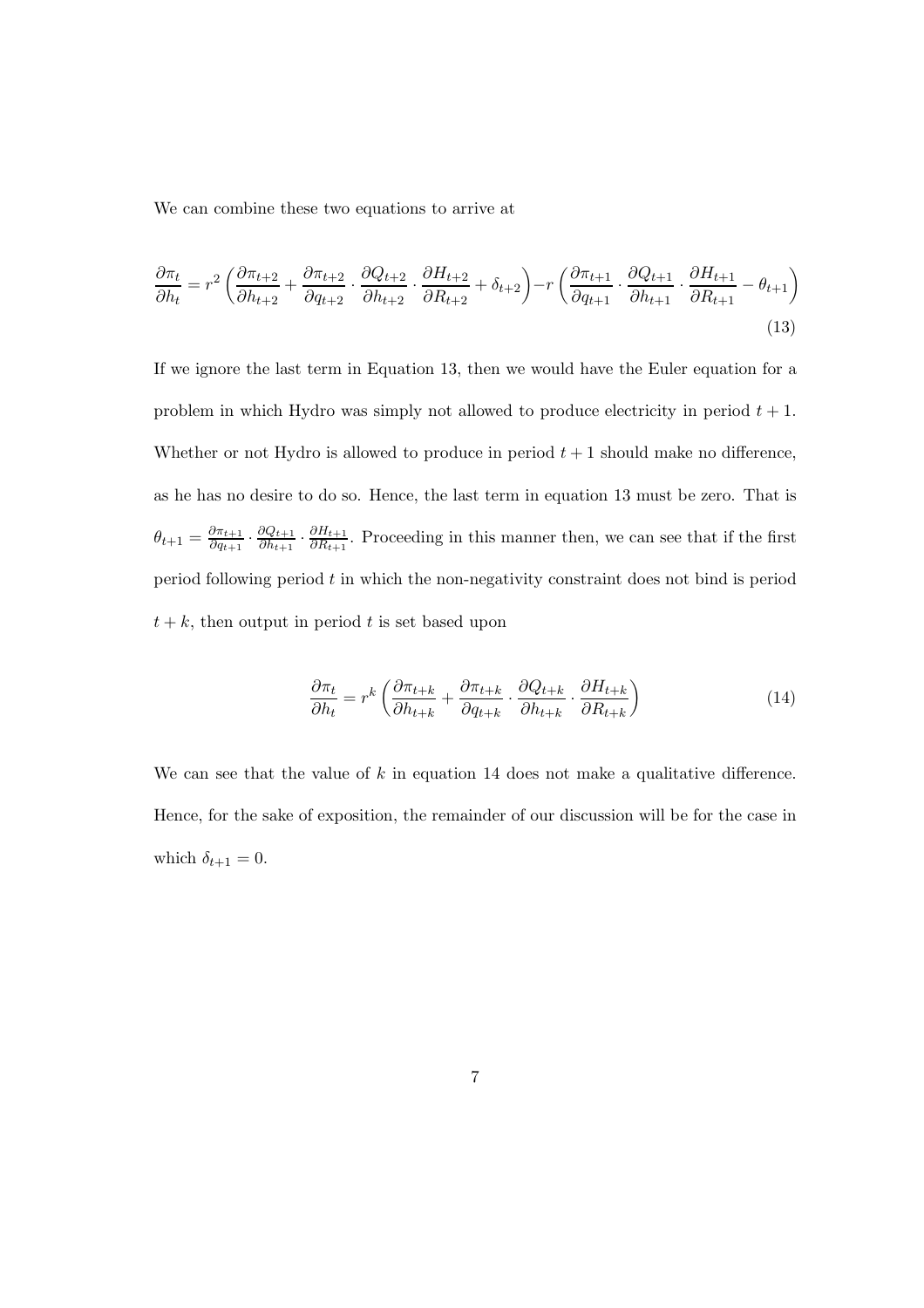# 2.3 The  $t + 1$  non-negativity constraint does not bind

We are now working with the assumption that every multiplier in the Euler Equation 10 are equal to zero. This leaves us with the following for a period  $t$  Euler Equation

$$
\frac{\partial \pi_t}{\partial h_t} = r \left( \frac{\partial \pi_{t+1}}{\partial h_{t+1}} + \frac{\partial \pi_{t+1}}{\partial q_{t+1}} \cdot \frac{\partial Q_{t+1}}{\partial h_{t+1}} \cdot \frac{\partial H_{t+1}}{\partial R_{t+1}} \right)
$$
(15)

The first term on the Right Hand Side of Equation 10 is the marginal revenue in period  $t + 1$ . The second term is the strategic effect. It is the increase in profits which arises because of Thermal's decrease in output in anticipation of an increase in Hydro's output. The interesting part of that equation is the strategic effect, and in particular the value of  $\frac{\partial H_{t+1}}{\partial R_{t+1}}$ . If we have  $\frac{\partial H_{t+1}}{\partial R_{t+1}} = 0$  then we have a solution which looks very much like the closed loop solution in CM. If  $\frac{\partial H_{t+1}}{\partial R_{t+1}} = 1$ , then the period t Euler equation would be essentially identical to the first order condition for the closed loop in CM's two period model. That is, period  $t + 1$  would be much like the end period in the closed loop solution of a finite horizon game.

Let us consider the possibility that either overflow or current capacity constraint binds in period  $t+1$ . If the overflow constraint binds (weakly,) then any addition water passed onto period  $t + 1$  must be used immediately. This holds even if the overflow and non-negativity constraint both hold. If the current capacity constraint binds strictly, then any small amount of water passed onto period  $t + 1$  will be used immediately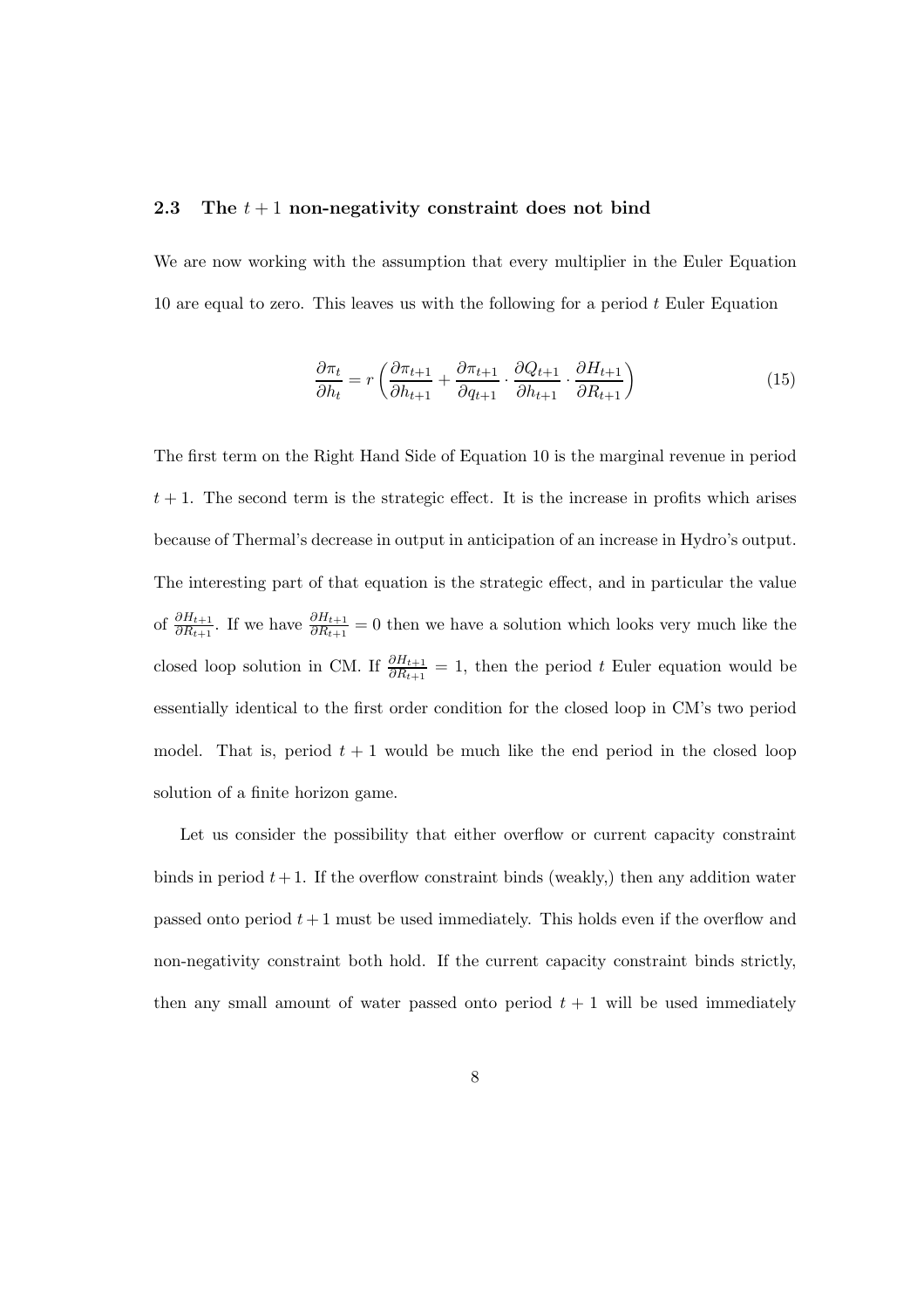because it has higher value in period  $t + 1$  than in later periods. This implies that in both cases  $\frac{dH_{t+1}}{dR_{t+1}} = 1$ .<sup>1</sup> Hence, if either the overflow or current capacity constraint binds in period  $t + 1$ , then it is as if period  $t + 1$  were the last period in a finite horizon game.

Lets say that one of these constraints binds in period  $t + 1$ , but no constraint binds in period t. We know that  $\frac{dH_{t+1}}{dR_{t+1}} = 1$ . What about  $\frac{dH_t}{dR_t}$ ? Clearly this derivative is not equal to one or zero. If if were equal to one, then an exogenous increase in  $R_t$  would all be consumed in period t. If it were equal to zero, then any increase in  $R_t$  would be all consumed in period  $t + 1$ . Either situation would throw the Euler Equation 15 out of balance. Hence  $0 < \frac{dH_t}{dR_t}$  $\frac{dH_t}{dR_t} < 1.$ 

How do things change as the period in which the constraint binds moves further into the future? That is, lets say that the constraint binds in period  $t + k$ . How does  $\frac{dH_t}{dR_t}$ change as we change the value of  $k$ ?

### 3 The Steady Cycle

Our objective here is to argue that the stable cycle is the appropriate prediction, and then demonstrate that if one chooses the appropriate starting date, then one can duplicate the steady cycle with a finite horizon equilibrium. We compare a  $T$  period steady cycle with a T period finite horizon model. A key issue is the choice of start date for the

<sup>1</sup>Strictly speaking, we may only be able to say that the right hand derivative is equal to one. However, since we presume that  $\frac{\partial Q_{t+1}}{\partial h_{t+1}} > 0$  it is the right hand derivative which matters.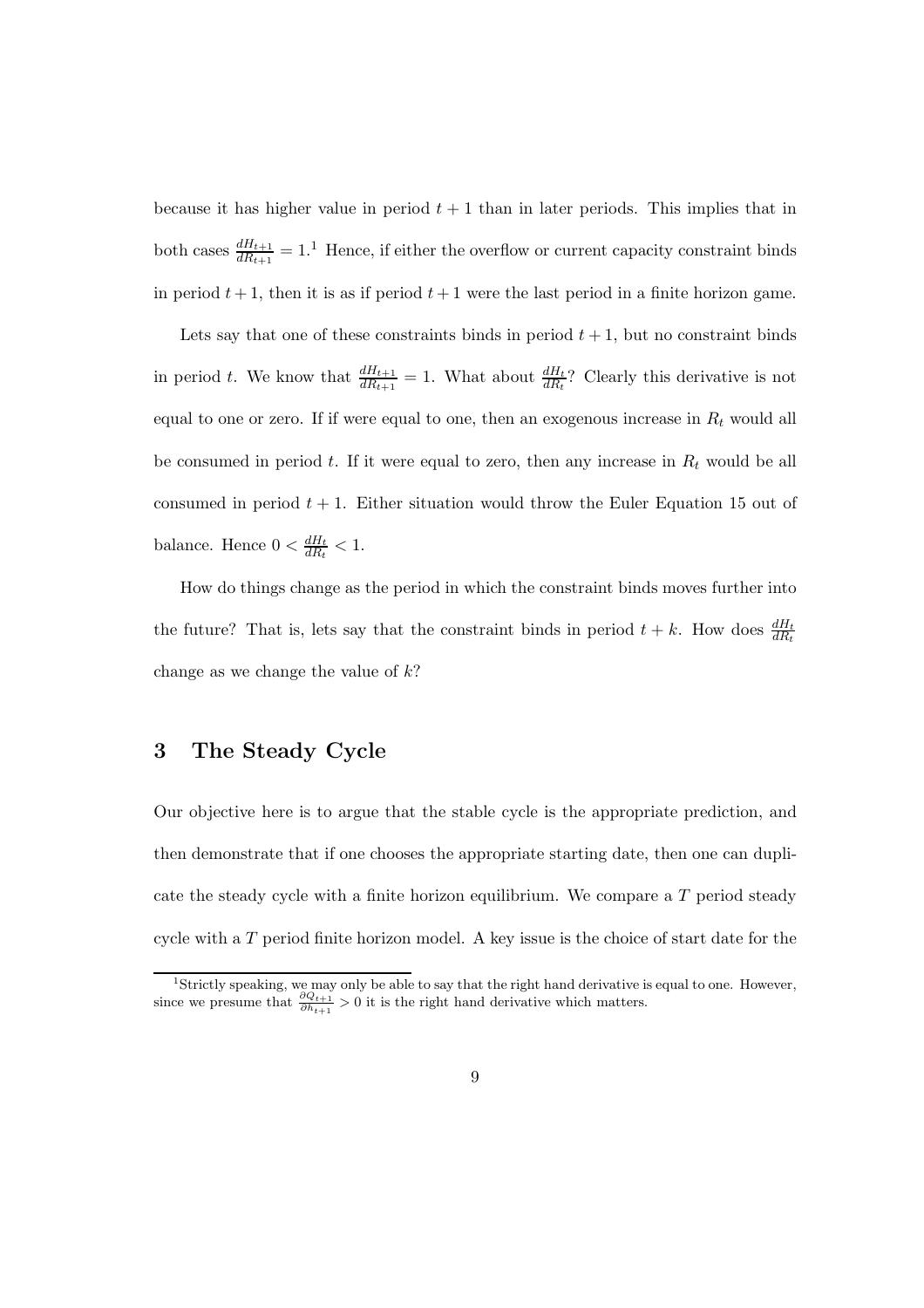finite horizon model. With this in mind, we need to define new summation notation. For  $t_1, t_2 \in 1, ...T - 1$ , let

$$
\sum_{t=t_1}^{\circ} a_t = \begin{cases} \sum_{t=t_1}^{t_2} a_t & \text{if } t_1 \le t_2 \\ \sum_{t=t_1}^{T-1} a_t + \sum_{t=0}^{t_2} a_t & \text{if } t_1 > t_2 \end{cases}
$$

We will see that a key determinant of Hydro's behavior is the total amount of water available in a year. Consider a one year, T period, finite horizon model. For the moment, treat Hydro as a thermal producer with zero marginal costs. Doing so, makes this a totally static model in which each period is treated independently. Let  $w_t^0$  denote Hydro's output in period t in this case, and  $W^0 = \sum_{t=0}^{T} w_t^0$  denote the total energy output by Hydro in this case.

Let  $\Delta(t,\tau) = \sum_{s=\tau}^{\circ} (w_s - w_s^0)$ . If a run starts in period  $\tau$ , then  $R_{\tau}$  denotes the amount of water at the end of period t if  $h_s = w_s^0$ .

**Proposition 1** A necessary, but not sufficient, condition for a open loop solution to replicate the steady cycle is that  $\exists \tau$  such that  $0 \leq R_{\tau} + \Delta(t, \tau) < \bar{R}$  and  $\bar{W} = W^0$ .

Proof: If the overflow constraint binds (even weakly) in period  $t + 1$ , then there is a strategic effect in period t. If the current capacity constraint binds strictly in period  $t+1$ , then there is a strategic effect in period  $t$ . Hence, for the steady cycle to look like the open loop solution, neither mentioned situation can arise once the steady cycle has been entered. Hence  $\frac{\partial \pi_t}{\partial h_t} = r^k \frac{\partial \pi_{t+k}}{\partial h_{t+k}}$  $\frac{\partial \pi_{t+k}}{\partial h_{t+k}}$ . Since we have an infinite horizon model, this holds in the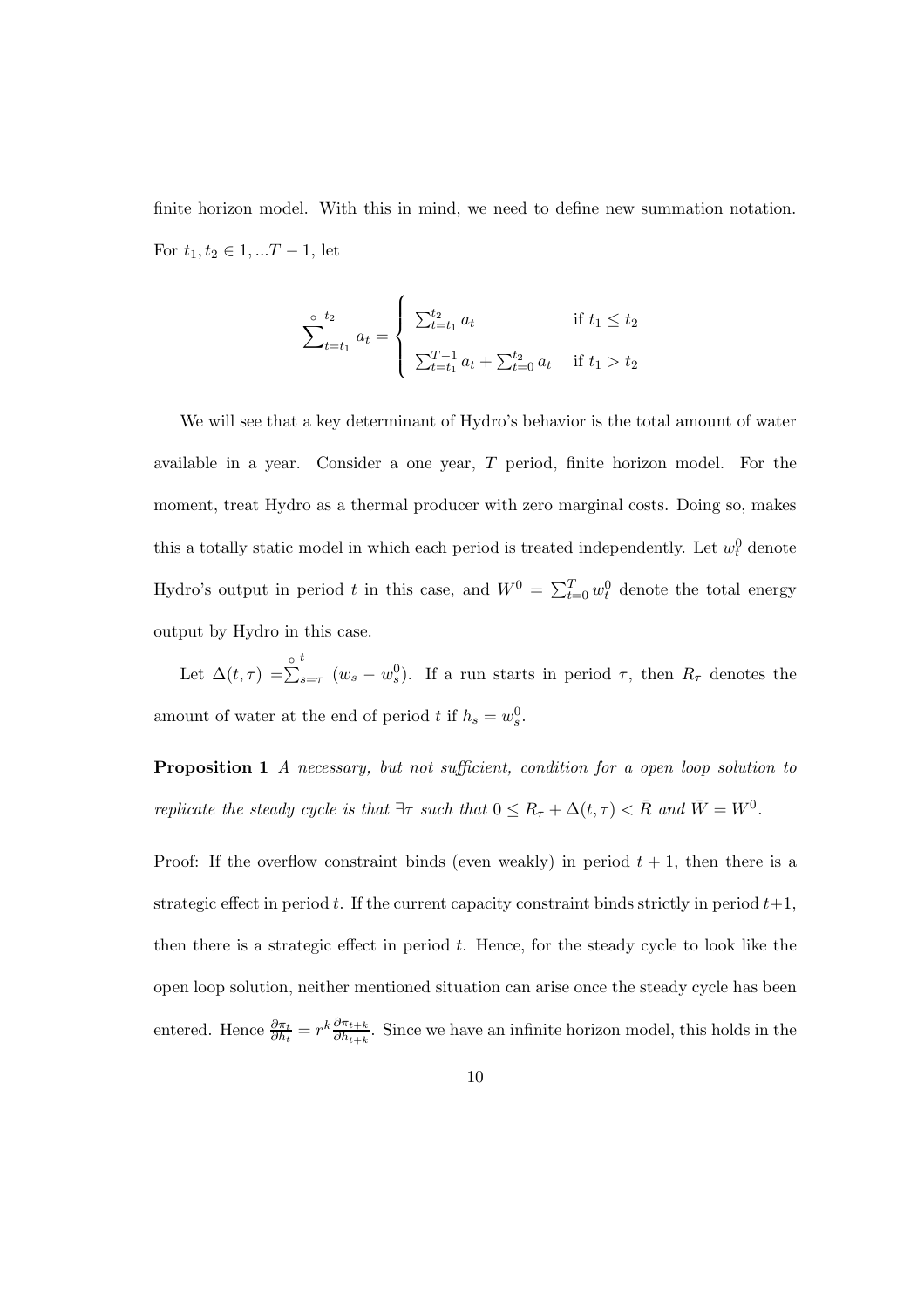limit as  $k \to \infty$ , which implies that  $\frac{\partial \pi_t}{\partial h_t} = 0$ . Consequently,  $h_t = w_t^0$ , and a total of  $W^0$ is used each cycle. Hence, if  $\bar{W} > W^0$  (resp.  $\bar{W} < W_t^0$ ) then the current capacity (resp. overflow) constraint will eventually strictly bind. The condition  $0 \leq R_{\tau} + \Delta(t, \tau) < \bar{R}$ is exactly the condition that it is possible to set  $h_t = w_t^0$  without the current capacity constraint binding strictly or the overflow constraint binding. Hence, if it is not possible to satsify this condition, then there is a period in which there is a strategic effect. ♣

Here I need two examples one where it works, one where it does not.

To make the model more tractable, we assume that we can partition the year into a wet season and a dry season. During the wet season, the inflow of water is greater than would reasonably be used. During the dry seaons it is less than would reasonably be used. For simplicity we assume that periods  $t_w = 0$  through  $t_d - 1$  are the we season, and that  $t_d$  through period  $T - 1$  are the dry season. We assume that during the wet season  $w_t > a_t/b$  while in the dry season  $w_t = 0$ . (Note,  $a_t/b$  is the competitive output with zero marginal costs.)

**Proposition 2** Consider a steady cycle. If  $\overline{W} > W^0$ , then the overflow constraint binds in period  $t_d - 1$ . Once may duplicate the steady cycle with the closed loop solution for the run starting at  $\tau = t_d$ .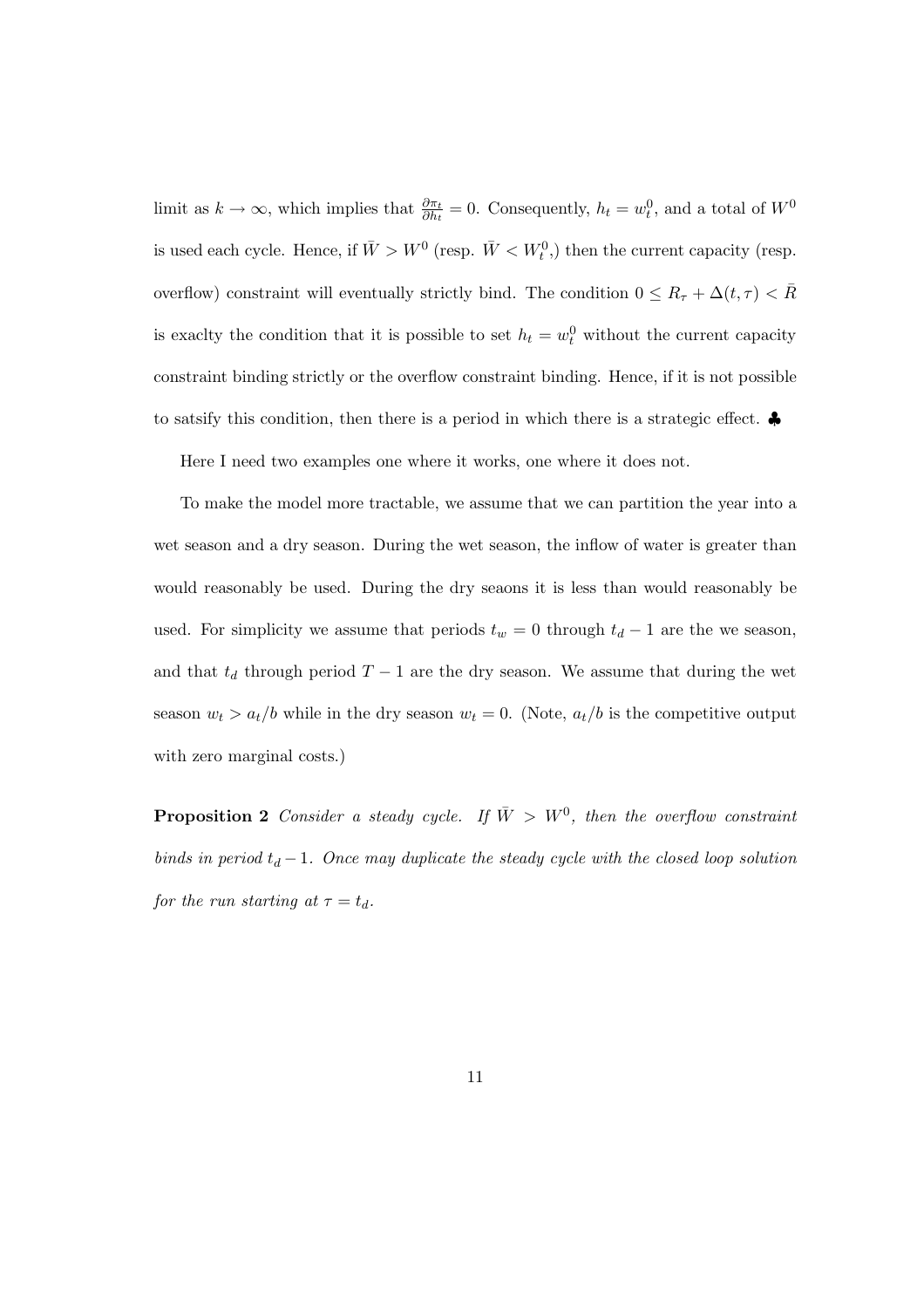# 4 Appendix: Multiple Thermal Plants

We show here that nothing is gained by using multiple thermal plants. For simplicity we will work with M symmetric (identical costs) thermal plants and ignore time subscripts. The problem for a thermal plant is essentially static, and they act in any period to set their marginal revenue equal to marginal cost. Let us denote a given firm  $i's$  output as  $q^i$ , the total output of all thermal plants as  $\mathcal{Q}$ , and the output of the Hydro plants as H. We set  $\mathcal{Q}^{-i} = \mathcal{Q} - q^i$ . The reaction function for firm i is found by setting marginal revenue to marginal cost

$$
a - b(\mathcal{Q}^{-i} + \mathcal{H}) - 2bq^{i} = c + zq^{i}
$$
\n<sup>(16)</sup>

Solving for  $q^i$ , we get the reaction function

$$
q^i = \frac{a-c-b(\mathcal{Q}^{-i} + \mathcal{H})}{2b+z}
$$

Of course this reaction function applies to all thermal plants. Hence, the symmetry of the problem assures that we can specify an 'aggregate reaction function' for the thermal sector, by recognizing that all the  $q<sup>i</sup>$  will be equal. In particular,

$$
Q = M\left(\frac{a-c-b\mathcal{H}}{z+(M+1)b}\right)
$$